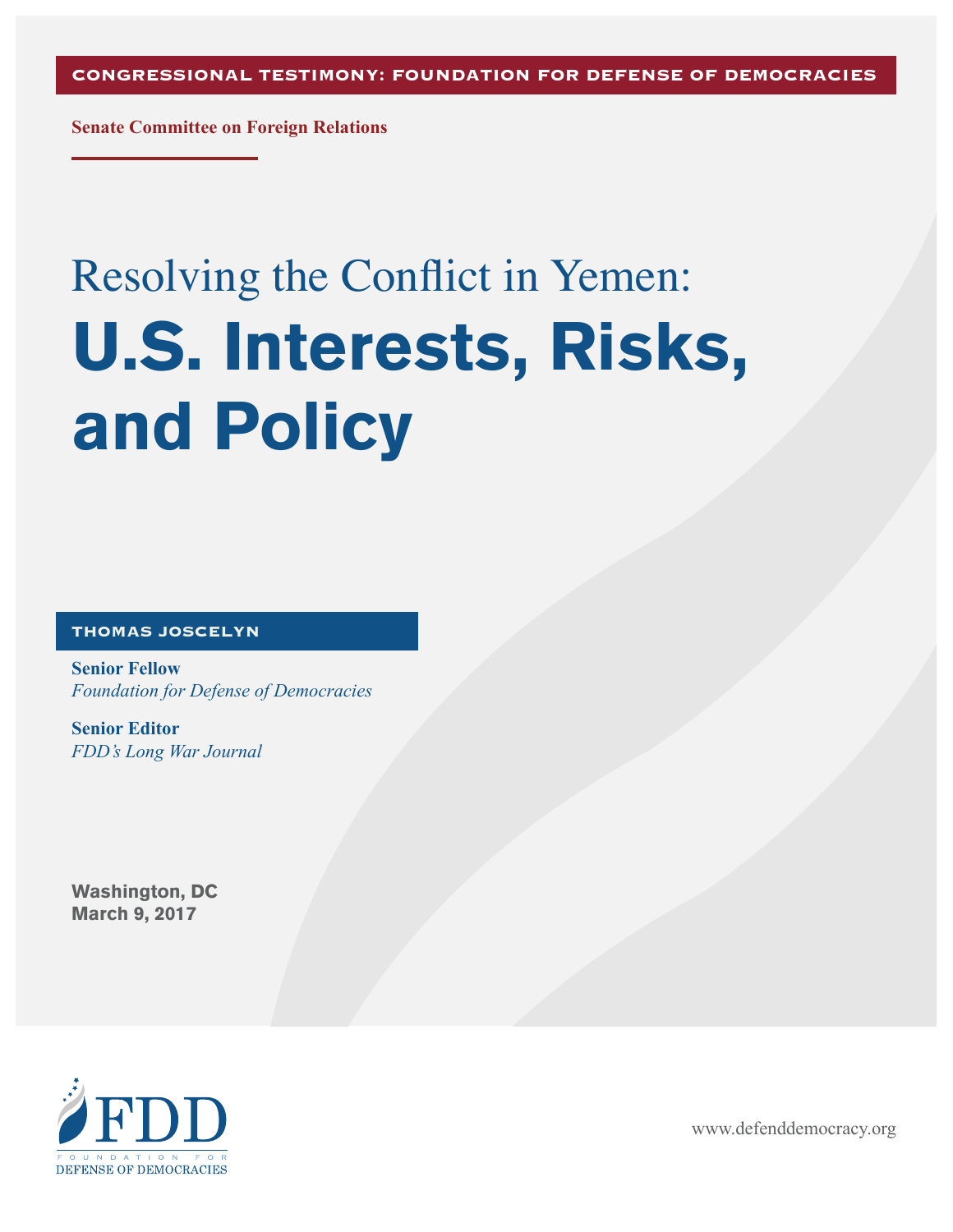Senator Corker and other members of the committee, thank you for inviting me here today to discuss the ongoing war in Yemen. Unfortunately, I do not see a way that this conflict can be resolved any time soon. Yemen is rife with internal divisions, which are exacerbated by the proxy war being waged by several actors. Arab states, Iran, and others see Yemen as a key battleground in their contest for regional power. In addition, al Qaeda has taken advantage of the crisis to pursue its chief objective, which is seizing territory and building an emirate inside the country.

I discuss these various actors in my written testimony below and look forward to answering your questions.

#### **The Iranian-backed Houthi offensive has significantly undermined U.S. counterterrorism efforts.**

Governance in Yemen has been a longstanding problem. But the Houthi offensive in late 2014 knocked President Abdrabbuh Mansur Hadi from power at a time when the U.S. was counting on his government to act as a vital counterterrorism partner.

There is a debate over how close the Houthis and Iran really are. Some have argued that the Houthis should not be thought of as an Iranian terror proxy, such as Hezbollah. While this accurate – the Houthis have their own culture and traditions – there is no question that Iran and the Houthis are allies. And it is in Iran's interest to work with the Houthis against Saudi-backed forces in Yemen, while also encouraging Houthi incursions into the Saudi kingdom.

The U.S. government has long recognized Iran as one of the Houthis' two key backers. (The other being former President Ali Abdullah Saleh and his network, which is discussed below.) In its Country Reports on Terrorism 2012, the State Department noted:<sup>1</sup>

Iran actively supported members of the Houthi tribe in northern Yemen, including activities intended to build military capabilities, which could pose a greater threat to security and stability in Yemen and the surrounding region. In July 2012, the Yemeni Interior Ministry arrested members of an alleged Iranian spy ring, headed by a former member of the IRGC.

That warning proved to be accurate, as the Houthis made significant gains just over two years later. The U.S. and its allies have intercepted multiple Iranian arms shipments reportedly intended for the Houthis. <sup>2</sup> And senior U.S. officials have repeatedly referenced Iran's ongoing assistance. Late last year, *Reuters* reported that "Iran has stepped up weapons transfers to the Houthis," including "missiles and small arms."<sup>3</sup>

 <sup>1</sup> U.S. Department of State, "Chapter 3: State Sponsors of Terrorism Overview," *Country Reports on Terrorism* 

*<sup>2012</sup>*, May 30, 2013. (https://www.state.gov/j/ct/rls/crt/2012/209985.htm) 2 See: "U.S. Navy says it seized weapons from Iran likely bound for Houthis in Yemen," *Reuters*, April 4, 2016. (http://www.reuters.com/article/us-iran-usa-yemen-arms-idUSKCN0X12DB)<br><sup>3</sup> Yara Bayoumy and Phil Stewart, "Exclusive: Iran steps up weapons supply to Yemen's Houthis via Oman –

officials," *Reuters*, October 20, 2016. (http://www.reuters.com/article/us-yemen-security-iran-idUSKCN12K0CX)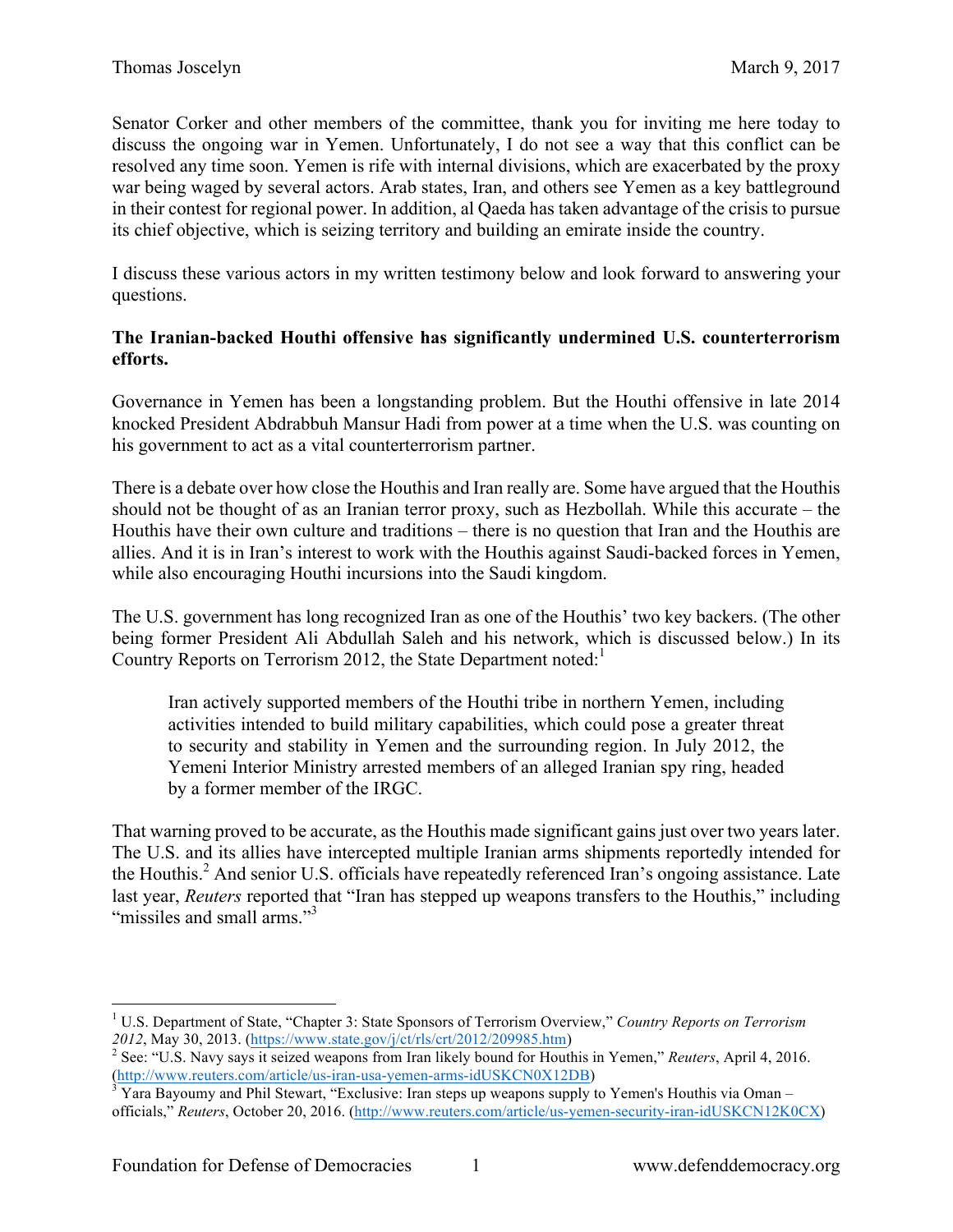In September 2015, then-Secretary of Defense Ash Carter listed America's "core interests in the region." Among them, according to Carter, was "supporting Saudi Arabia in protecting its territory and people from Houthi attacks, and supporting international efforts to prevent Iranian shipments of lethal equipment from reaching Houthi and Saleh-affiliated forces in Yemen."<sup>4</sup> The Houthis have responded by launching missiles at American ships, as well as ships operated by other countries.

#### **Former President Ali Abdullah Saleh and his supporters have worked to undermine President Hadi's's government.**

Former President Saleh and his son have allied with the Houthis to thwart any chance of having a stable political process inside Yemen. The U.S. Treasury Department sanctioned Saleh and two Houthi military commanders in 2014, describing them as "political spoilers."<sup>5</sup> Saleh became "one of the primary supporters of violence perpetrated by" the Houthis as of the fall of 2012, and has provided them with "funds and political support."<sup>6</sup> Then, in April 2015, Treasury sanctioned Saleh's son, Ahmed Ali Saleh.<sup>7</sup> The junior Saleh was commander of Yemen's Republican Guard, but was removed from that post by Hadi. Still, Ahmed Ali Saleh "retained significant influence within the Yemeni military, even after he was removed from command." And he has "played a key role in facilitating the Houthi military expansion."

## **Al Qaeda in the Arabian Peninsula (AQAP) is attempting to build an Islamic state in Yemen.**

Al Qaeda is working to build Islamic emirates in several countries and regions, including Afghanistan, North and West Africa, Somalia, Syria, and Yemen. Unlike its rivals in the Islamic State (or ISIS), al Qaeda has adopted a long-term approach for state-building. While AQAP has begun to implement its version of sharia law in Yemen, it has not advertised the most gruesome aspects of its draconian code for fear of alienating the population. Still, AQAP controlled much of southern Yemen from April 2015 to April 2016, including the port city of Mukallah, where it reportedly earned substantial revenues via taxes. AQAP's forces simply melted away when the Arab-led coalition entered Mukallah and other areas. By doing so, AQAP presented itself as a protector of the local population and lived to fight another day. The group is capable of seizing more territory at any time.

# **AQAP isn't just an "affiliate" of al Qaeda; it is al Qaeda.**

In addition to being a regional branch of al Qaeda's international organization, AQAP has housed senior al Qaeda managers who are tasked with responsibilities far outside of Yemen. For example,

<sup>&</sup>lt;sup>4</sup> Secretary of Defense Ash Carter, "Statement on U.S. Policy and Strategy in the Middle East before the House Armed Services Committee," *House Armed Services Committee Hearing*, June 17, 2015.<br>(https://www.defense.gov/News/Speeches/Speech-View/Article/606680)

 $\overline{\text{SULS}}$ . Department of the Treasury, Press Release, "Treasury Sanctions Political Spoilers Threatening the Peace, Security and Stability of Yemen," November 10, 2014. (https://www.treasury.gov/press-center/press- $\frac{releases/Pages/jl2693.aspx}{fibid.}$ 

<sup>7</sup> U.S. Department of the Treasury, Press Release, "Treasury Sanctions Instigators of the Violent Takeover of Yemen," April, 14, 2015. (https://www.treasury.gov/press-center/press-releases/Pages/jl10021.aspx)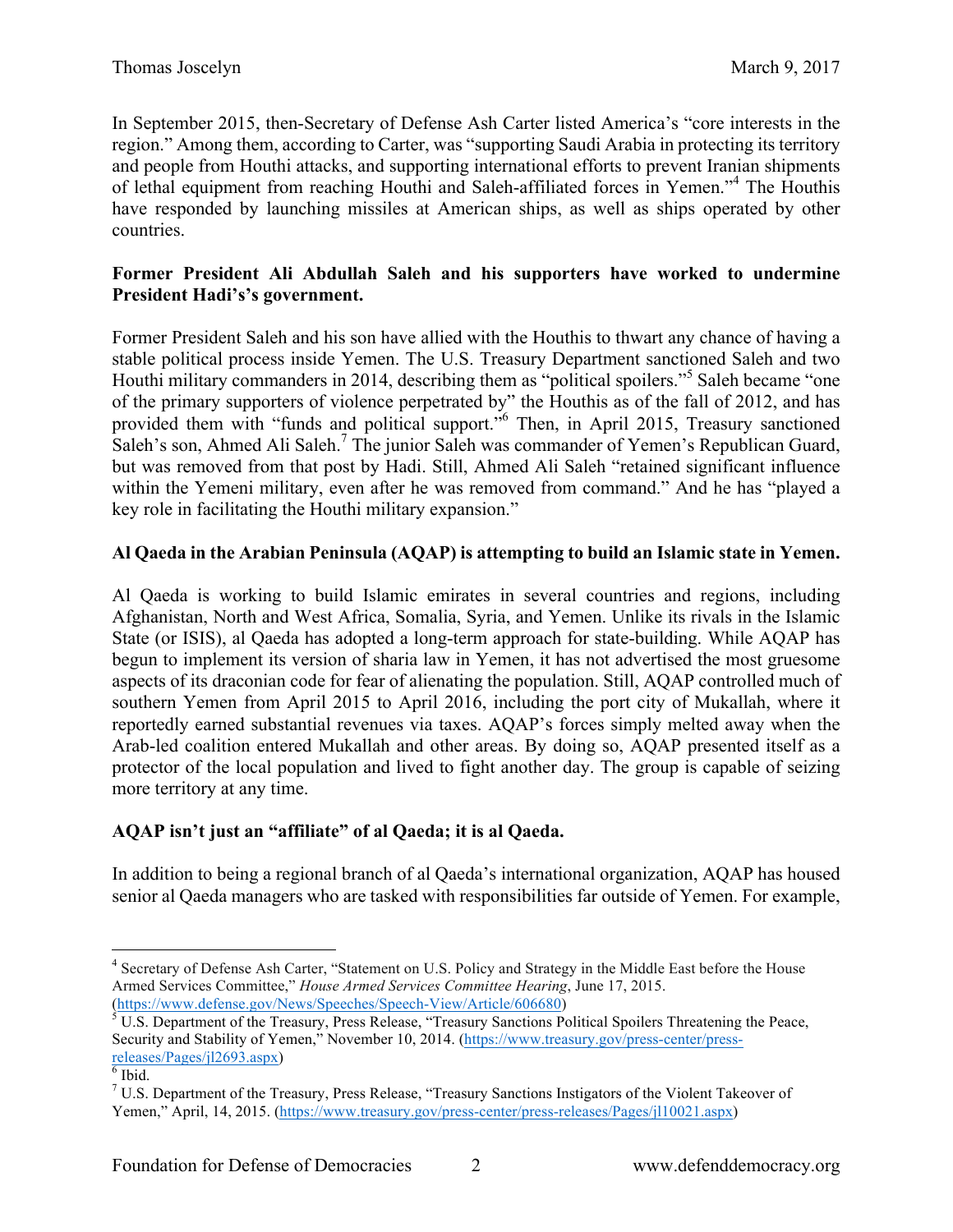Nasir al Wuhayshi (who was killed in 2015) served as both AQAP's emir and as al Qaeda's general manager. At the time of his death, Wuhayshi was the deputy emir of al Qaeda's global operations.

Beginning in 2014, the Islamic State (or ISIS), mushroomed in size after declaring the establishment of its so-called caliphate across a large part of Iraq and Syria. Some predicted, erroneously, that AQAP would defect to Abu Bakr al Baghdadi's cause in the event that Wuhayshi was killed. That prediction was based on a stunning ignorance of AQAP's organization and implicitly assumed that AQAP's loyalty to al Qaeda was embodied in a single man. Wuhayshi's successor, Qasim al Raymi, quickly reaffirmed his and AQAP's allegiance to Ayman al Zawahiri. Al Qaeda veterans and loyalists from a new generation of jihadists are peppered throughout AQAP's ranks.

#### **The U.S. has killed a number of top AQAP leaders, but the group has effectively replaced them and likely retains a bench of capable fill-ins.**

Wuhayshi was one of several senior AQAP leaders killed in the drone campaign in 2015. Others have perished since. But AQAP has quickly filled their positions with other al Qaeda veterans, including Raymi, Ibrahim al Qosi (a former Guantanamo detainee), Ibrahim al Banna (discussed below), and others. Most of AQAP's insurgency organization, including its middle management, has not been systematically targeted. Therefore, the organization as a whole has not been systematically degraded. AQAP still threatens the West, but most of its resources are devoted to waging the insurgency and building a state inside Yemen. Recently, the U.S. has stepped up its air campaign, launching 40 or more airstrikes against AQAP this month. Those airstrikes are intended, in part, to weaken AQAP's guerrilla army. But it will require more than bombings to do that. Without an effective government representing most of the Sunni tribes and people, AQAP will continue to position itself as the legitimate ruler in many areas of Yemen.

### **Al Qaeda has deep roots inside Yemen.**

Osama bin Laden's and Ayman al Zawahiri's men first began to lay the groundwork for al Qaeda's organization inside Yemen in the early 1990s, if not earlier. Zawahiri himself spent time in Yemen alongside his comrades in the Egyptian Islamic Jihad (EIJ), which effectively merged with bin Laden's operation in the 1990s. Zawahiri, his brother, and their fellow EIJ jihadists established a base of operations in Yemen. One of these EIJ veterans, Ibrahim al Banna, was designated as a senior AQAP leader by the U.S. government late last year.<sup>8</sup> In 1992 or 1993, Zawahiri ordered al Banna to oversee "the administration" of al Qaeda's "affairs" in Yemen, "opening public relationships with all the students of knowledge and the notables and the tribal sheikhs."<sup>9</sup> That was more than a quarter of a century ago. Yet al Banna, a co-founder of AQAP, continues to command jihadists inside the country to this day.

16, 2015. (http://www.longwarjournal.org/archives/2015/12/an-al-qaeda-commander-comes-out-from-theshadows.php)

 <sup>8</sup> Thomas Joscelyn, "State Department designates founding member of al Qaeda in the Arabian Peninsula," *FDD's Long War Journal*, January 6, 2017. (http://www.longwarjournal.org/archives/2017/01/state-department-designatesfounding-member-of-al-qaeda-in-the-arabian-peninsula.php) <sup>9</sup> Thomas Joscelyn, "An al Qaeda commander comes out from the shadows," *FDD's Long War Journal*, December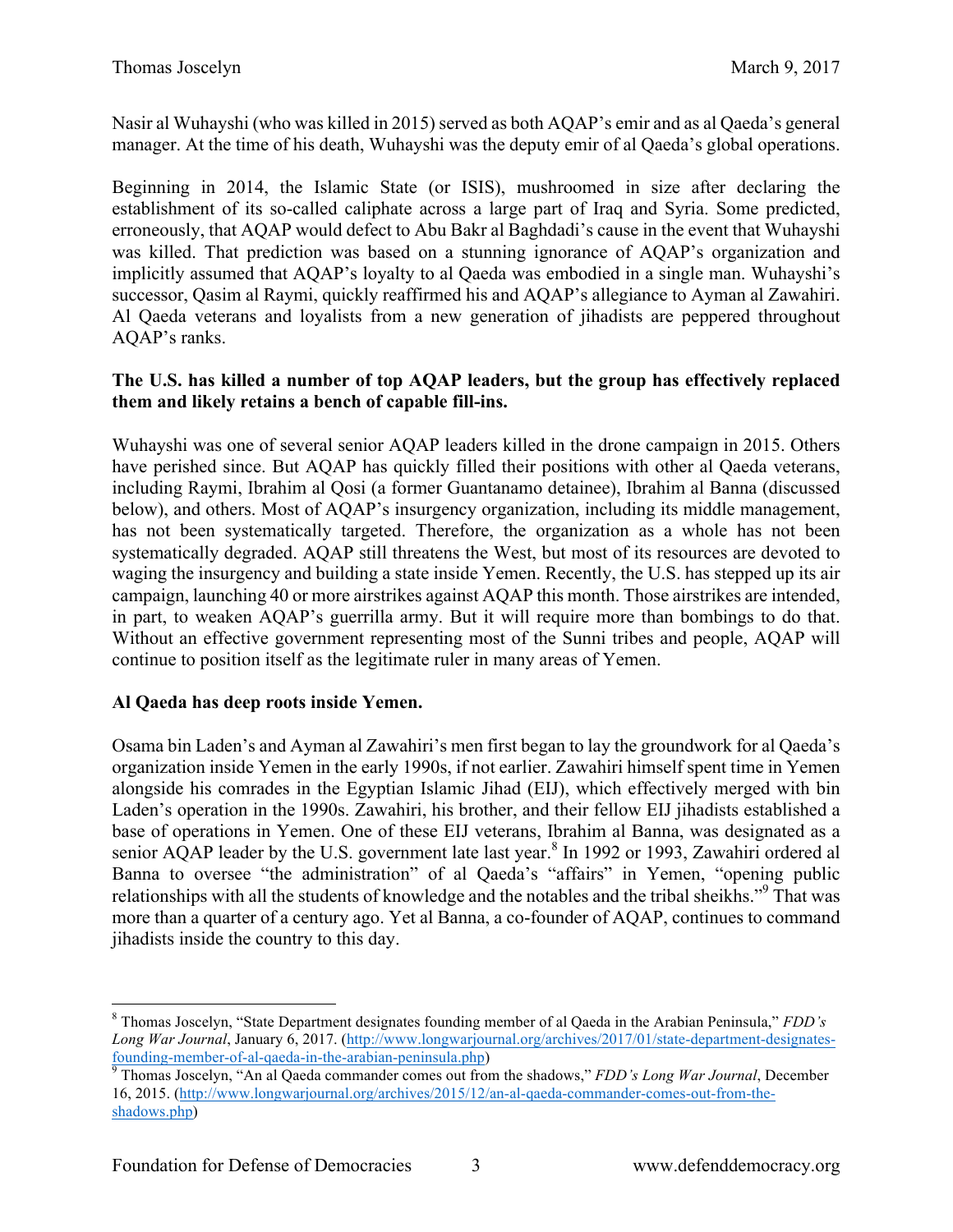Al Qaeda has suffered multiple setbacks inside Yemen since al Banna was first dispatched to the country in the early 1990s. But the jihadists' patient approach has clearly borne fruit. An unnamed U.S. military official recently explained that AQAP has "skillfully exploited the disorder in Yemen to build its strength and reinvigorate its membership and training."<sup>10</sup> This same official estimated that AQAP's total group strength is in the "low thousands," but warned that because many of its members are Yemeni "they can blend in with the tribes there."

This assessment of AQAP's overall strength may or may not be accurate with respect to the total number of deployed fighters. But the U.S. has underestimated the size of jihadist organizations in the past, including the Islamic State (ISIS) and al Qaeda in Afghanistan. AQAP maintains a deep support network within Yemeni society that allows it to regenerate its forces and continue waging jihad despite fighting on multiple fronts for many years.

The U.S. Treasury Department has outlined parts of AQAP's fundraising apparatus in a series of terrorist designations.<sup>11</sup> Treasury's work has highlighted the mix of tribal politics, Gulf fundraising, and local banking that has helped fuel AQAP's war in Yemen.

Files recovered in Osama bin Laden's compound reveal that al Qaeda has sought to maintain friendly tribal relations and avoid the mistakes made in Iraq, where the predecessor to the current Islamic State alienated tribal leaders.<sup>12</sup> It is difficult to gauge the extent of ideological support for AQAP's cause within Yemen's tribes, but the jihadists do not need key tribes to be completely committed to their cause. While there have been tensions at times, AQAP benefits from the tribes' frequent unwillingness to back government forces against the jihadists.<sup>13</sup>

Some tribal leaders are closely allied with AQAP, so much so that they have been integrated into the organization's infrastructure. This has led to an awkward situation in which some of AQAP's leaders are also partnered with Saudi Arabia, the United Arab Emirates, and Hadi's government in the war against the Houthis. For instance, during a raid against AQAP in January, U.S. forces killed a prominent tribal leader named Sheikh Abdel-Raouf al-Dhahab. The *Associated Press* (AP), citing "military officials, tribal figures and relatives," reported that Dhahab met "with the

 <sup>10</sup> Lisa Ferdinando, "U.S. Conducts Second Day of Strikes Against Terrorists in Yemen," *U.S. Central Command*, March 3, 2017. (http://www.centcom.mil/MEDIA/NEWS-ARTICLES/News-Article-View/Article/1103200/us-

conducts-second-day-of-strikes-against-terrorists-in-yemen/)<br><sup>11</sup> See: U.S. Department of the Treasury, Press Release, "Treasury Designates Key Facilitators and Front Company Providing Support to Al-Qa'ida in the Arabian Peninsula," December 7, 2016. (https://www.treasury.gov/presscenter/press-releases/Pages/jl0673.aspx); U.S. Department of the Treasury, Press Release, "Treasury Designates Financial Supporters of al-Qaida in the Arabian Peninsula," November 1, 2016. (https://www.treasury.gov/presscenter/press-releases/Pages/jl0601.aspx); Thomas Joscelyn, "US Treasury continues to target AQAP's financial network," *FDD's Long War Journal*, December 7, 2016. (http://www.longwarjournal.org/archives/2016/12/us-<br>treasury-continues-to-target-agaps-financial-network.php)

 $\frac{12}{12}$  See Office of the Director of National Intelligence (ODNI) summary of a July 18, 2010 letter from Atiyah Abd al Rahman to Nasir al Wuhayshi.

<sup>(</sup>https://www.dni.gov/files/documents/ubl/english/Letter%20dtd%2018%20JUL%202010.pdf) <sup>13</sup> See, for example: Nadwa Al-Dawsari, "Tribes and AQAP in South Yemen," *Atlantic Council*, June 5, 2014. (http://www.atlanticcouncil.org/blogs/menasource/tribes-and-aqap-in-south-yemen)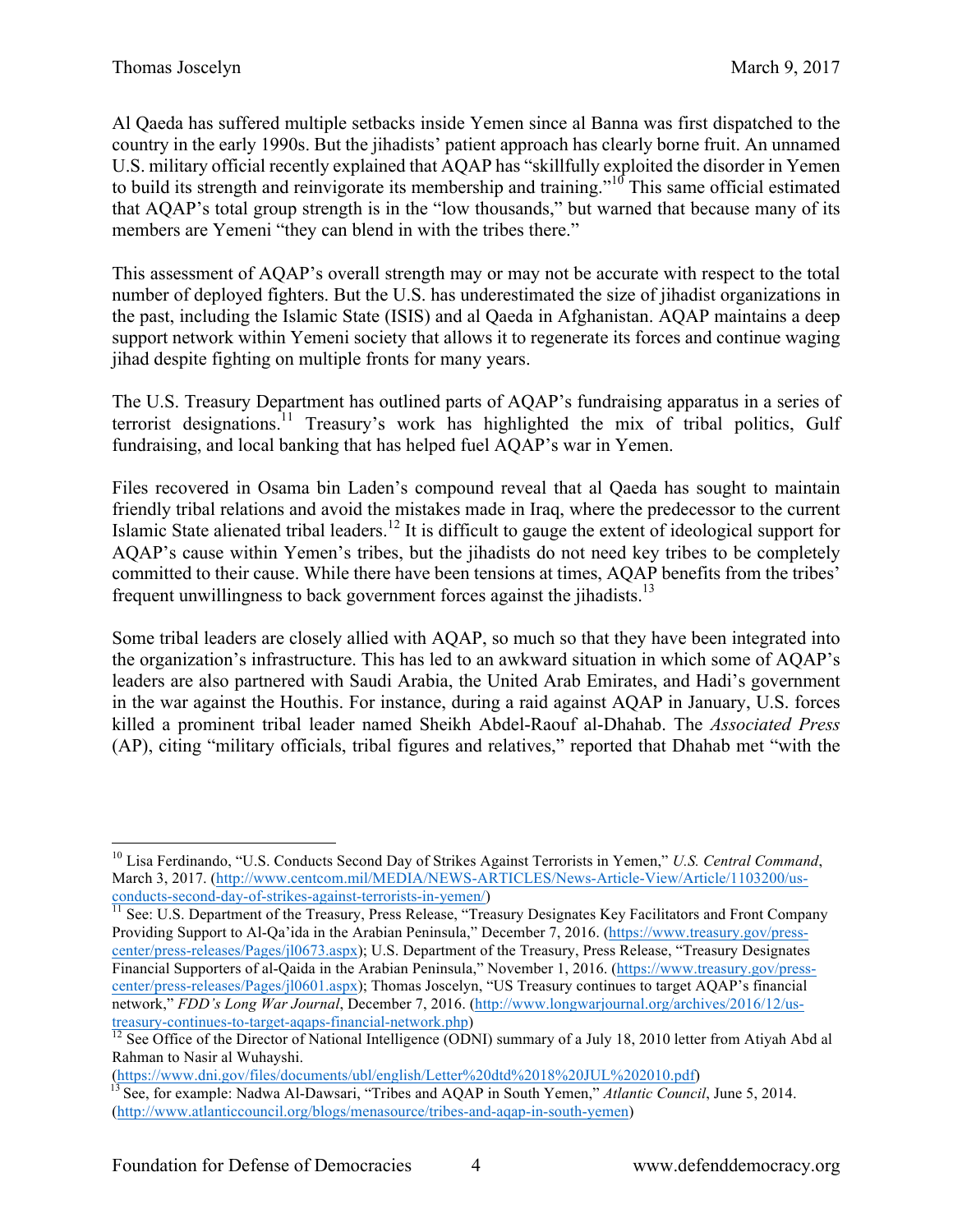military chief of staff in Hadi's government" shortly "before the raid."14 Fahd al-Qasi, Dhahab's "top aide," accompanied Dhahab to the meeting and subsequently confirmed that it took place. "During five days of talks with the military, al-Dhahab — who commands a force of some 800 tribal fighters — was given around 15 million Yemeni riyals (\$60,000) to pay his men in the fight against the rebels, al-Qasi and the two officials said," according to the AP. Al-Qasi "distributed the money to the fighters" just hours before the raid.<sup>15</sup>

AQAP has also benefitted from its longstanding relationship with Shaykh Abd-al-Majid al-Zindani and his network. The U.S. Treasury Department first designated Zindani as a terrorist in 2004, describing him as a "loyalist to Usama bin Laden and supporter of al-Qaeda."<sup>16</sup> In 2013, Treasury said that Zindani was providing "religious guidance" for AQAP's operations.<sup>17</sup> Zindani has been a prominent leader in Islah, which is a Yemeni political party affiliated with the Muslim Brotherhood. Saudi Arabia and Islah have a lengthy history of relations, which had cooled in the not-so-distant past. However, as a result of the Houthis' successful push across Yemen, Saudi Arabia has embraced Islah once again.<sup>18</sup> Zindani himself has maintained friendly relations with the Saudis.<sup>19</sup>

Zindani is the founder of Al-Iman University, which has served as a jihadist recruiting hub. Some al Qaeda leaders have not always been happy with the elderly ideologue. But one letter recovered in bin Laden's Abbottabad compound demonstrates why al Qaeda would not publicly criticize him. "To be fair, a significant number of al-Mujahidin who reach the jihadi arena here were instructed or prepared by him, especially the new Russian converts to Islam who moved from Russia to Yemen and stayed for a while at al-Iman University and then moved with their families to the field of Jihad," a senior al Qaeda leader wrote in March 2008.<sup>20</sup> Whatever disagreements al Qaeda may have had with Zindani at times, he and his broad network have provided valuable support for AQAP's operations.

The preceding paragraphs above give a brief overview of AQAP's deep network inside Yemen, demonstrating why it remains a potent force. The Islamic State has also established a much smaller presence inside Yemen. The Islamic State's men are capable of carrying out large attacks,

 <sup>14</sup> Maggie Michael and Ahmed al-Haj, "Pro-government tribal leader among dead in US raid in Yemen," *Associated Press*, February 16, 2017. (http://bigstory.ap.org/article/d927fc2962f44a6d8edf6a790b556bbc/pro-government-<br>tribal-leader-among-dead-us-raid-vemen)

 $\frac{15}{15}$  Ibid.<br><sup>16</sup> U.S. Department of the Treasury, Press Release, "United States Designates bin Laden Loyalist," February 24, 2004. (https://www.treasury.gov/press-center/press-releases/Pages/js1190.aspx) <sup>17</sup> U.S. Department of the Treasury, "Treasury Designates Al-Qa'ida Supporters in Qatar and Yemen," December

<sup>18, 2013. (</sup>https://www.treasury.gov/press-center/press-releases/Pages/jl2249.aspx); Thomas Joscelyn, "Latest Treasury designation targets al Qaeda's fundraising network," *FDD's Long War Journal*, December 19, 2013.

<sup>(</sup>http://www.longwarjournal.org/archives/2013/12/treasury\_designation.php) 18 Neil Patrick, "Saudi Arabia's Problematic Allies against the Houthis," *The Cairo Review of Global Affairs*, February 14, 2016. (https://www.thecairoreview.com/tahrir-forum/saudi-arabias-problematic-allies-against-thehouthis/) 19 David Andrew Weinberg, "UN official reportedly meets with Iraqi on al Qaeda sanctions list," *FDD's Long War* 

*Journal*, October 30, 2015. (http://www.longwarjournal.org/archives/2015/10/un-official-reportedly-meets-withiraqi-on-al-qaeda-sanctions-list.php) 20 The letter appears to have been prepared by Atiyah Abd al Rahman, but includes excerpts written by multiple al

Qaeda leaders, including Abu Yahya al Libi. A translation of the letter can be found at: https://www.dni.gov/files/documents/ubl/english/Letter%20dtd%20March%202008.pdf